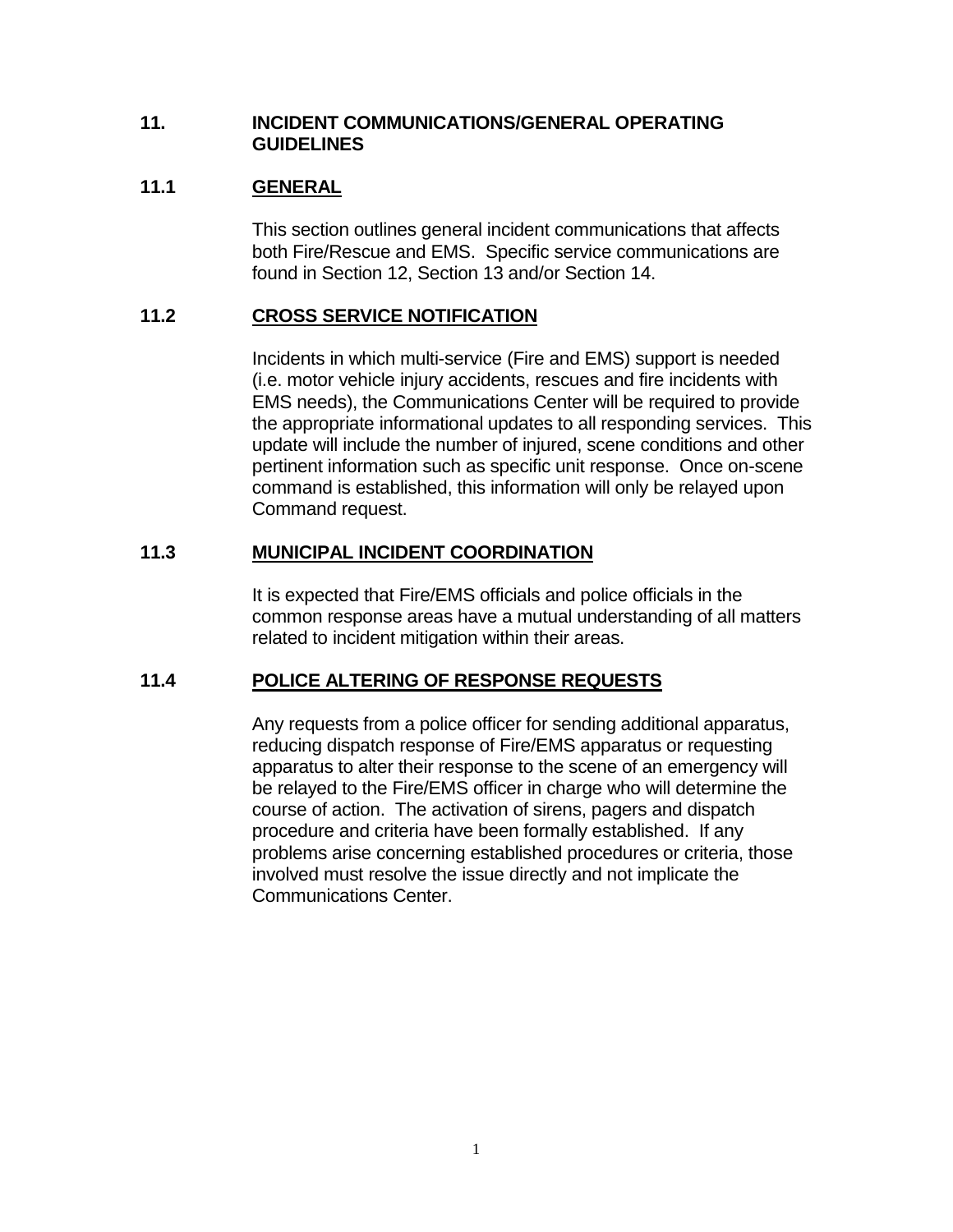## **11.5 INCIDENT COMMAND**

An incident command shall be established on all incidents. Incident command consists of procedures for controlling personnel, facilities, equipment and communications. The Cumberland County Incident Command standard follows NIMS, the National Incident Management System as set forth by the Homeland Security Presidential Directive, HSPD #5, and Management of Domestic Incidents, implemented by Cumberland County Resolution, May 26, 2005. A single communications point of contact between the Incident Commander and the Communications Center will be established. The requirements for establishing a radio command channel can be found in Section 11.8.

## **11.6 CHAIN OF COMMAND**

The following chain of command will be recognized until such time that Command is assumed by a responder if the local Chiefs fail to respond. Traffic Units will not be questioned during any Fire or EMS events reference any Fire or EMS operational decisions.

Various chain of command policies exist within the different municipalities. Coordination must occur among the municipalities so that the proper chain of command is followed when mutual aid responses occur.

- A. Municipal Chief, Municipal Assistant Chief or Municipal designated Duty Chief for incidents occurring within their municipality.
- B. First due engine company officer or designated Duty Chief (per Section 4.4).
- C. Second or subsequent due engine company chief or their assistant chief.
- D. Truck/squad company chiefs or their assistant chiefs.
- E. First due company apparatus (excluding traffic units).

### **11.7 RESPONSE MODES**

This section defines the general response mode announcements used in Cumberland County. Authority for the uses of warning devices are defined in the *PENNSYLVANIA VEHICLE CODE*.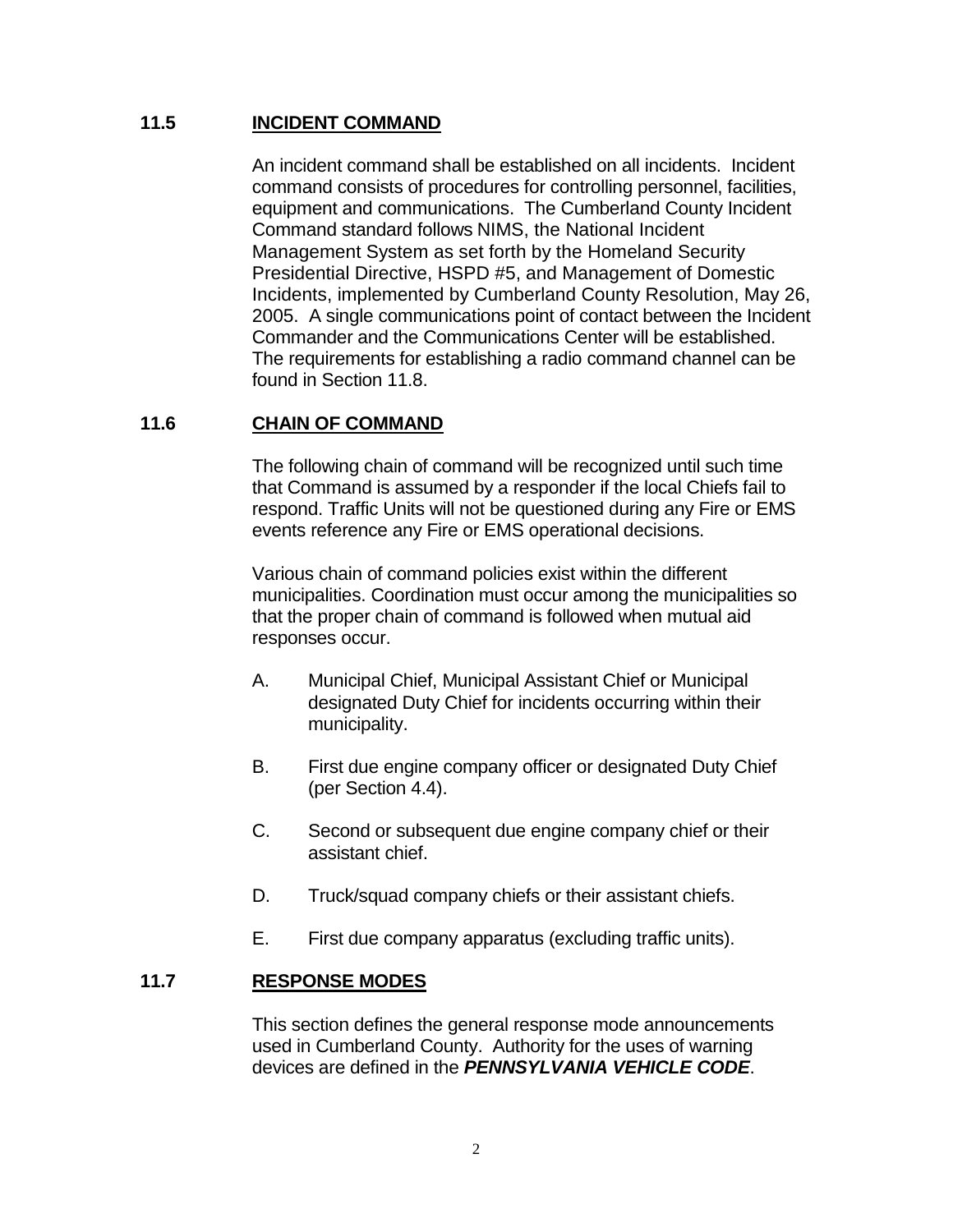Specific excerpts of this code are located in Appendix VIII of this Communications Procedural Manual.

## 11.7A Standardized Response Mode Announcements - Fire & EMS

- A. Non-Emergency will be assumed as responding with no audible or visual signals operating.
- B. Emergency will be assumed as responding with audible and visual signals operating and assuming that the driver *is* exercising those special privileges as needed and in a manner that insures due regard for the safety of all persons.
- C. Caution will be used to alert responding companies of an unusual or hazardous condition occurring which may affect responding units. An acknowledgment will be required by units affected if the Communications Center warrants it.
- D. Placed In-Service/Units Held The Communications Center will place in-service or hold units at the direction of the OIC. When units are placed in-service by the Communications Center, units that are still responding emergency and not onthe-scene will be called and an acknowledgment will be given to the Communications Center. Only exception to this will be when the Communications Center is under an extreme call load.

Apparatus placed in-service which is on-the-scene will not be called individually, but will be collectively advised by Box Number without acknowledgment.

- E. Class 1 = ALS/BLS Response **Emergency** Class 2 = BLS Response **Emergency** Class 3 = BLS Response **Non Emergency**
- F. Announcements of response changes will be done with acknowledgements when appropriate on the assigned Ops talk group and over Fire 1 for personnel responding without 800 radio capability. This may not be done whenever Fire 1 is "busy".

### 11.7B *EMS Response Modes - Specific*

EMS response modes to medical incidents are defined by the Regional Medical Council (EHSF) to be in compliance with Act 45 of 1985, The Emergency Medical Services Act, as amended. The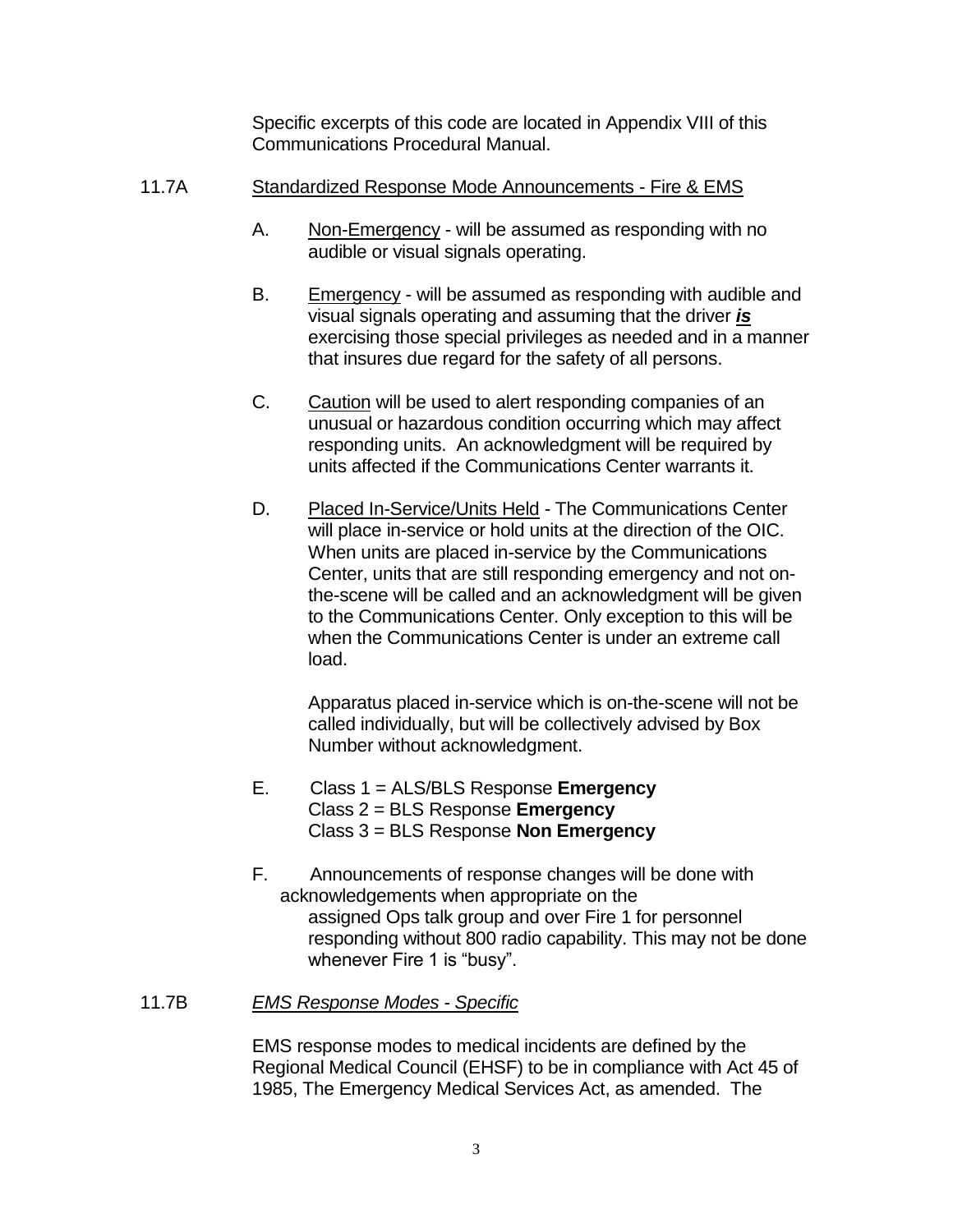response mode is determined by the Medical Priority Dispatch System as defined in Section 6.1H of this Communications Procedural Manual. The current regional response mode criteria are located in Appendix IX of this Communications Procedural Manual.

- 11.7CAn incident response status check will be performed if no unit has arrived on the scene of an incident (Fire and EMS) within 20 minutes of responding to verify help is on the scene or still enroute. Once a unit has arrived on the scene, a check is not required. The following actions will be initiated if no unit has arrived on the scene within the 20 minutes.
	- 1. Attempt radio contact with responders.
	- 2. Page the unit(s).
	- 3. Call the scene by telephone if able.
	- 4. If no contact-

Send the appropriate next due unit(s).

Contact the appropriate Police to conduct a search for the unit.

Contact the Chief of the company.

## **11.8 ASSIGNMENT OF OPERATIONAL TALK GROUPS**

- 1. An operational talk group shall be assigned by the Communications Center whenever it is essential to maintaining communications for the incident and clearing the dispatch talk group. Operational talk groups will also be assigned as needed for out of county incidents when requested.
- 2. For incidents (In and out of County) where responders are using incompatible radio systems, an operational patch (if available) will be initiated when requested between the systems at the Communications Center. For in County incidents, a conventional channel will also be assigned (Cumberland Mutual Aid 2 or 3) and patched into the assigned operational talk group to provide communications for units that maintain low band equipment. **Any unit operating outside of their County should not assume good communications until verified at the incident.**
- 11.8A All operations communications will be coordinated through incident command or OIC until command is established. *"Command"* shall be assumed when a unit has been designated as such by an incident OIC. The designation will derived from the Municipal Chief number if one is assigned to the municipality. If no municipal chief is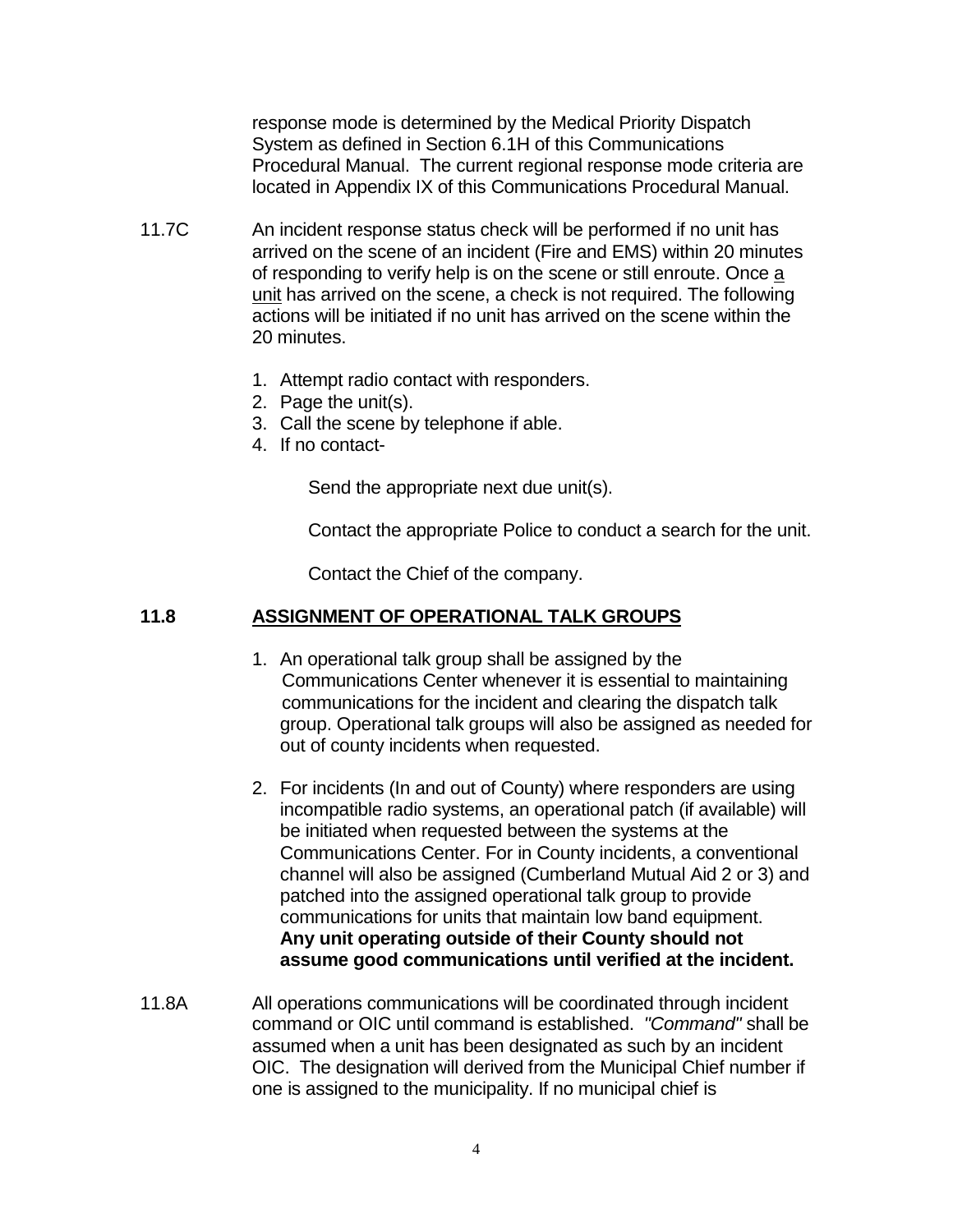designated, then the engine company number utilized in the box number will be used for the command designation.

EXAMPLE: Middlesex Twp. *Box 133-01 will be assigned* Command 7.

> Southampton Twp. Box 152-01 will be assigned Command 52.

Should another incident occur within a given municipality or box area in which a *"Command"* has already been designated, an additional *"Command"* can be designated. This *"Command"* will assume the same command number and be designated with an additional alphabetical letter.

EXAMPLE: First Incident - *"Command 33"* Second Incident- *"Command 33A"*

- 11.8B Assignment of Multiple Talk Groups for Multiple Divisions or Groups.
	- 1. On major incidents, multiple talk groups may be assigned to effect good communications at the incident.

 Example: *"Command" "Operations" "EMS" "Water Supply"*

*2. Upon determination of the need for multiple talk groups, the Communications Center will assign talk groups. The initial talk group that was assigned to the incident will become the Operations talk group to alleviate any unnecessary VTAC detachment/attachment by personnel working in hazardous environments. Command and any additional assignments will assume new talk groups.*

> If talk group assignments require a VTAC/Portable change, any portable that is attached to a VTAC will need detached from the VTAC prior to changing the talk group. Once the talk group selection is made, another VTAC will need activated on the newly assumed talk group. Once the VTAC is activated, the portables that have moved to this talk group will need to attach to this VTAC.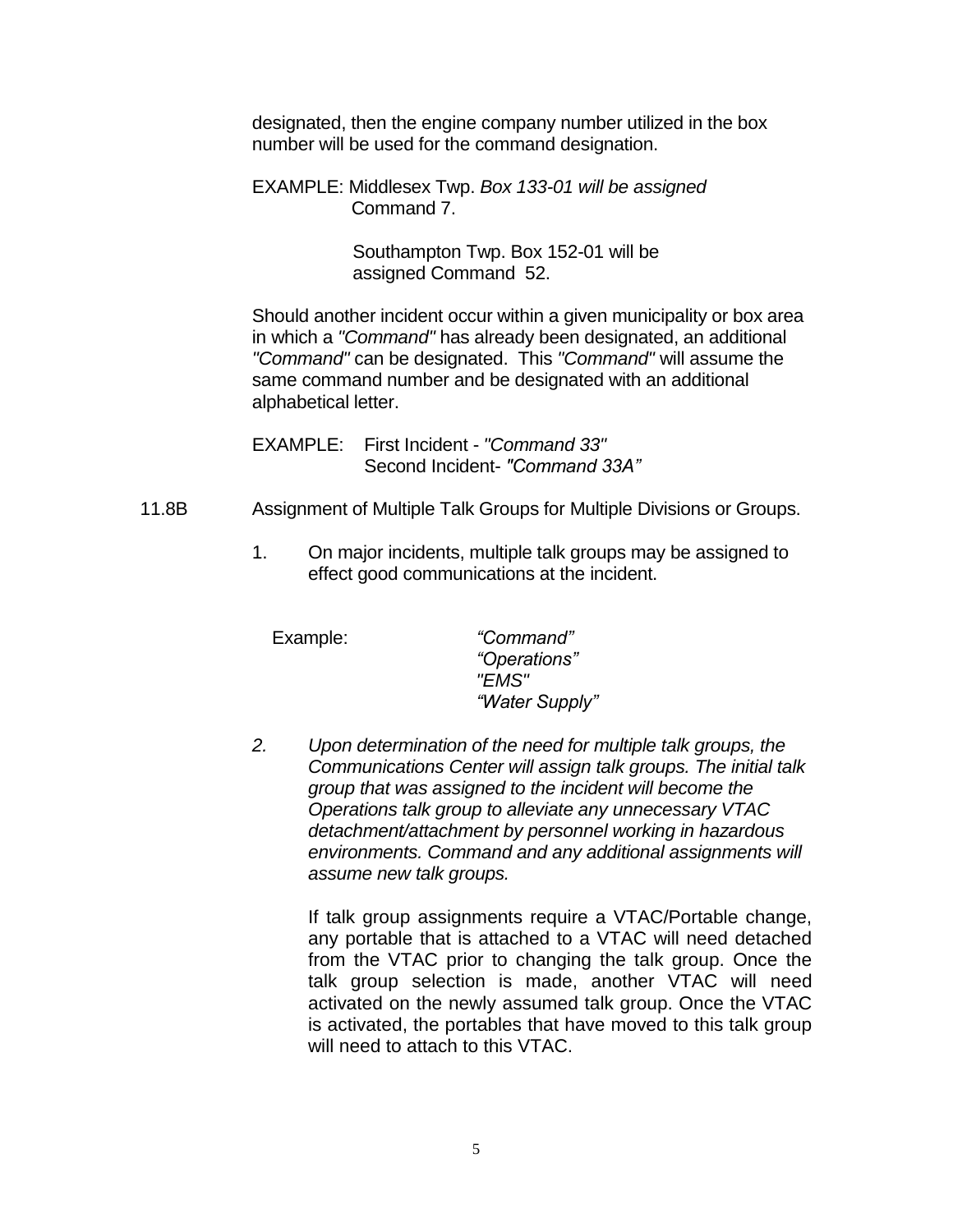- 3. The multiple Divisions or Groups will communicate their needs to the established Incident Command. Incident Command is responsible to relaying any requests to the Communications Center via the Command talk group.
- 4. Command will have to coordinate the use of multiple radios in the Command Area to monitor the additionally assigned talk groups on the scene if they deem such to effect radio communications with the Divisions or Groups and Command.
- 11.8C County and State Global Talk Groups
	- 1. During large scale and long term incidents involving multiple jurisdictions, the County Global talk groups may be assigned at the discretion of DPS.
	- 2. During large scale and long term incidents involving multiple jurisdictions and State resources/responders, the State Global talk groups may be assigned at the discretion of DPS with the approval of PA-STARNet Operations Center.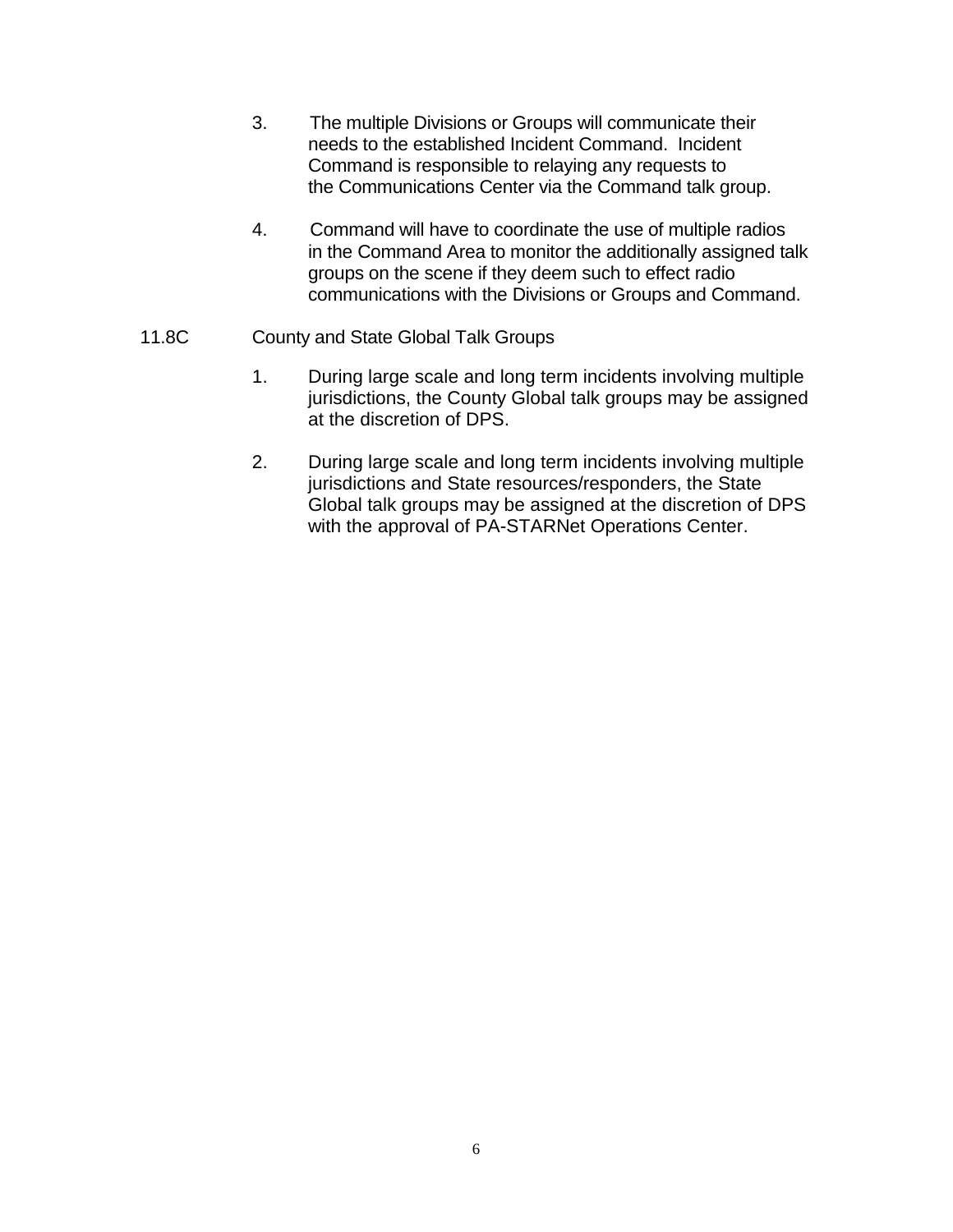### **11.9 FIREGROUND STRUCTURE IDENTIFICATION SYSTEM**

The following area identification system shall be standard within Cumberland County and will be utilized as such for apparatus assignments and fireground reports:

| SIDE / EXPOSURE C - Charlie         |               |               |                              |
|-------------------------------------|---------------|---------------|------------------------------|
| SIDE B-Bravo                        | QUADRANT<br>2 | QUADRANT<br>3 | SIDE D - Delta               |
| <b>EXPOSURE</b><br><u>B – Bravo</u> | QUADRANT<br>1 | QUADRANT<br>4 | <b>EXPOSURE</b><br>D - Delta |
| SIDE / EXPOSURE A - Alpha           |               |               |                              |

#### **Front / Address Side**

Sides are designated by Letter/Phonetic Alphabet **Sides A-Alpha – B-Bravo – C-Charlie – D-Delta**. Floor levels are designated as **Divisions 1- 2-3-4**. The interior quads are designated **Quadrants 1-2-3-4**.

#### **11.10 STAGING LEVELS**

The following are staging level assignments used in Cumberland County.

- A. *LEVEL 1* First arriving engine and truck or squad type service unit will proceed to the scene depending upon local municipal procedures. Additional responding apparatus will stage at a suitable location near the scene awaiting assignment.
- B. *LEVEL 2*  (used normally with second alarm response) All apparatus and manpower will report to a staging area designated by incident command and await further assignment.
- C. *LEVEL 3*  Staging of units and manpower at a fire station or other building convenient to the fire scene as designated by incident command.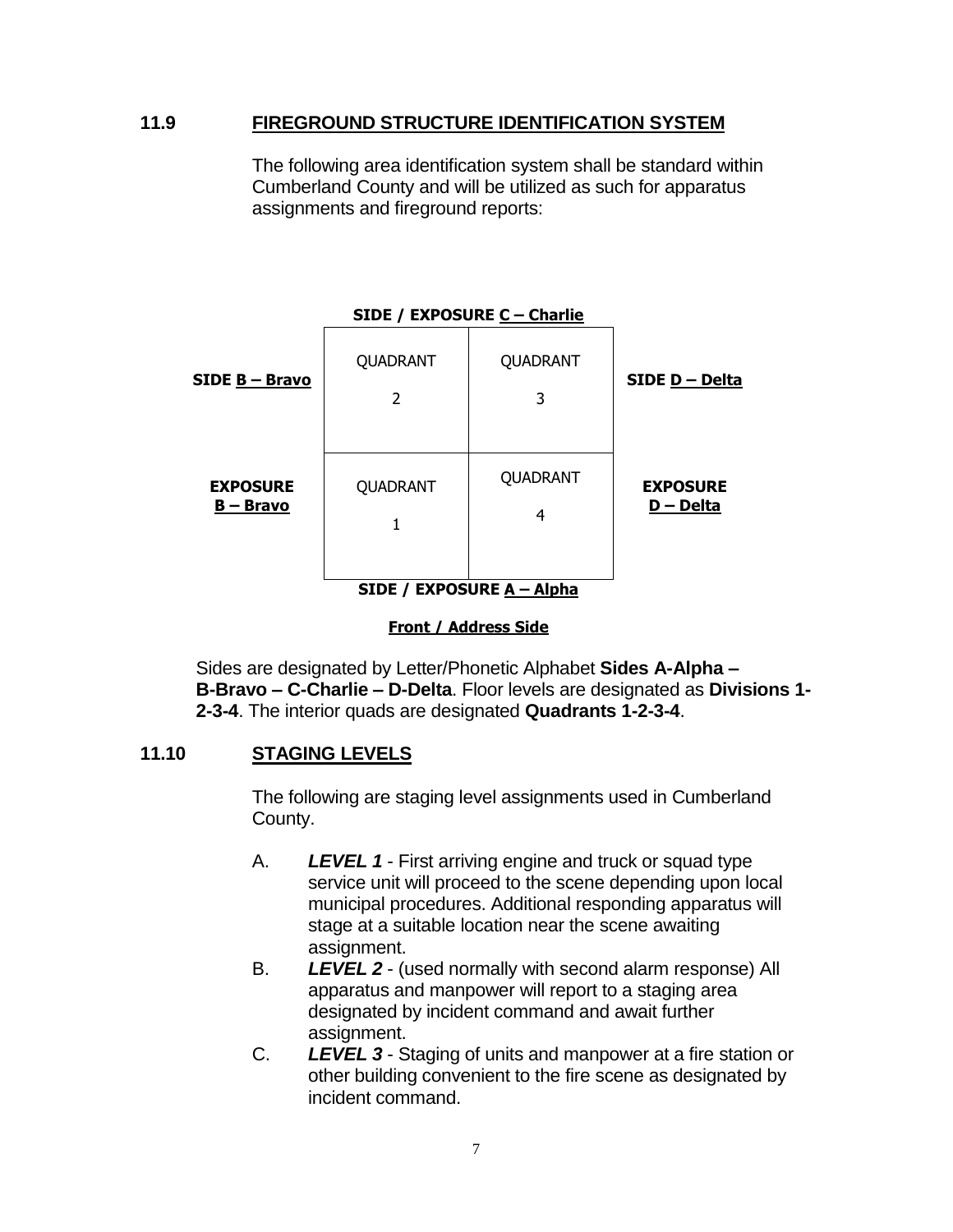### **11.11 ADDITIONAL ALARM/APPARATUS REQUESTS**

Any requests for additional apparatus shall come from the incident commander or from command. Apparatus may request additional assistance if incident command has not already been established. All non Incident OIC requests will be cleared by the Communications Center through ranking OIC's.

## **11.12 TRANSFER REQUESTS / APPARATUS FILL INS**

- A. Any requests for transfers will come from the company OIC or incident command. Headquarters will automatically dispatch transfer assignments on a timely basis according to the Box assignment as listed in the response plan. In turn, the Transfer Company will be dispatched on all calls as the company for which they are assigned.
- B. If assigned units are committed on an active incident (obvious ongoing suppression or rescue efforts occurring) in excess of 30 minutes, Incident Command will be queried regarding the need for any transfers for the involved units.
- C. If a transfer unit is not provided on the incident run card or specified by Command, Headquarters will utilize the area run card for the station involved as a reference and make a decision on the transfer assignment. Transfers, at a minimum will be a single Engine to any station needing a transfer assignment.
- D. The Communications Center/Department of Public Safety will initiate or deny apparatus transfers as needed to insure that appropriate response coverage is provided or maintained within the county.

### **11.13 ALERTING OF PERSONNEL OF HAZARDOUS SITUATIONS**

In events where operating situations become hazardous and evacuation of personnel becomes a necessity, or responders need alerted of a dangerous situation occurring, the following procedure is to be followed:

Upon notification from incident command, a responding unit, or a phone call reporting a related event, the Communications Center will follow the following guidelines.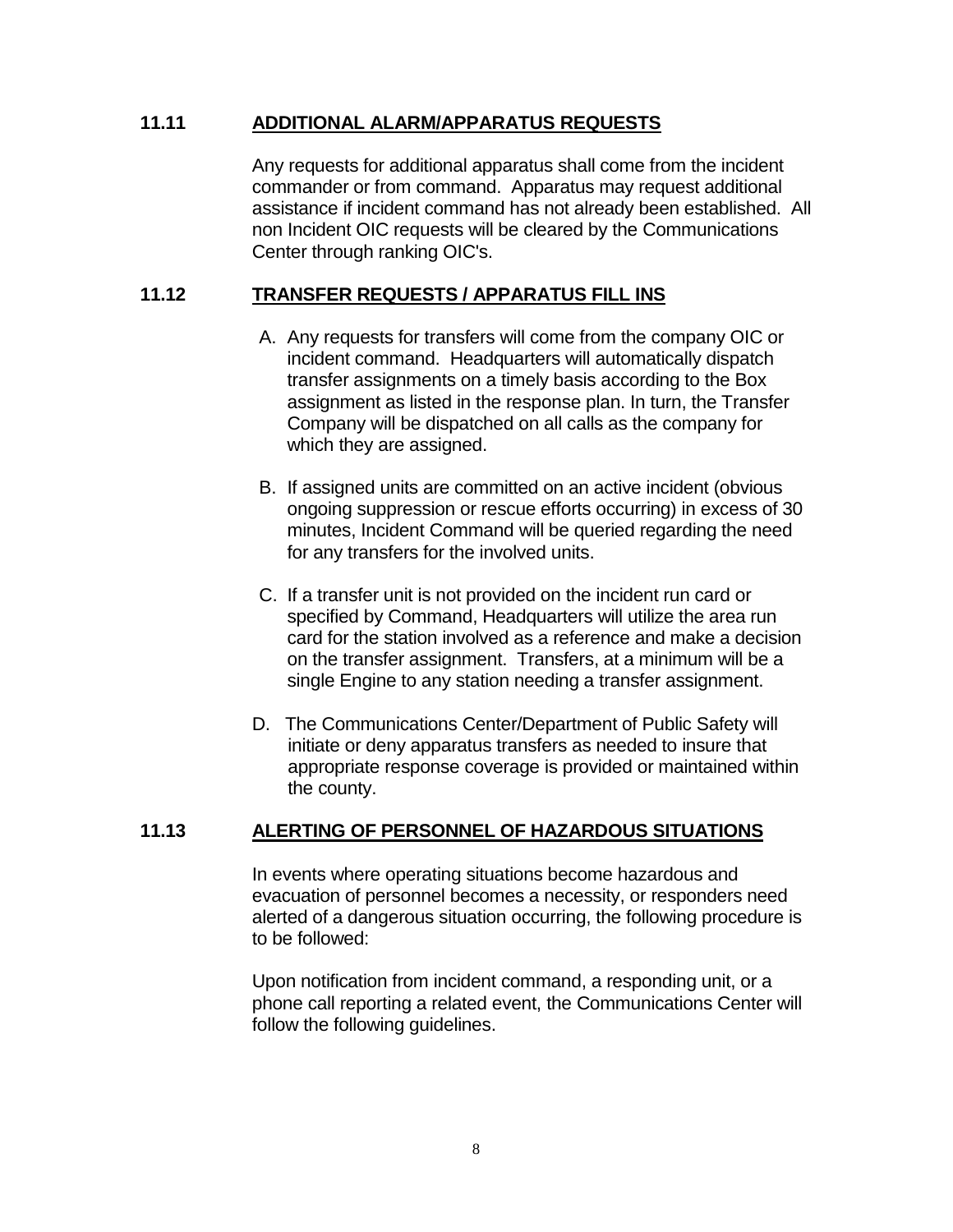### **DANGEROUS CIRCUMSTANCES REPORTED DURING A RESPONSE TO AN INCIDENT:**

In situations where units are responding and a hazardous or life threatening situation is reported, an immediate announcement related to the event should be made immediately on the Fire Dispatch talk group, EMS Dispatch talk group, and any assigned Operational talk groups. Police services must be alerted immediately also of the threat or incident with these circumstances.

**No Pagers** (Immediate announcement)..(alert tone) *"Attention all units and personnel responding on Box 65-77, 98 Irvin Street, there is reported gunfire in the area. Units must stage out of the area and await instructions"* **(An example event)**

Upon completion of the first announcement, repeat such on the Dispatch talk groups with appropriate pager activations.

> If airtime permits (not interfering with priority transmissions), a roll call of responding units may be needed for accountability purposes.

A mutual talk group (Public Safety talk group) or a patch between talk groups (PD and fire) may need assigned or initiated to aid responders in mitigating the incident.

### **BUILDING EVACUATION DUE TO UNSAFE FIRE CONDITIONS:**

Upon notification from incident command, the Communications Center will immediately activate the warble tone, and announce the evacuation message on the assigned Operational talk group.

(warble tone) *"Attention all personnel operating in the structure on Box 65-77, 98 Irvin Street, all personnel are to evacuate the structure immediately"*

Upon completion of the initial announcement, the Communications Center will announce the evacuation message on Fire 1 and Med Dispatch talk group including warble tone.

**The use of this policy should be limited to critical situations where the lives and/or safety of personnel are potentially threatened.**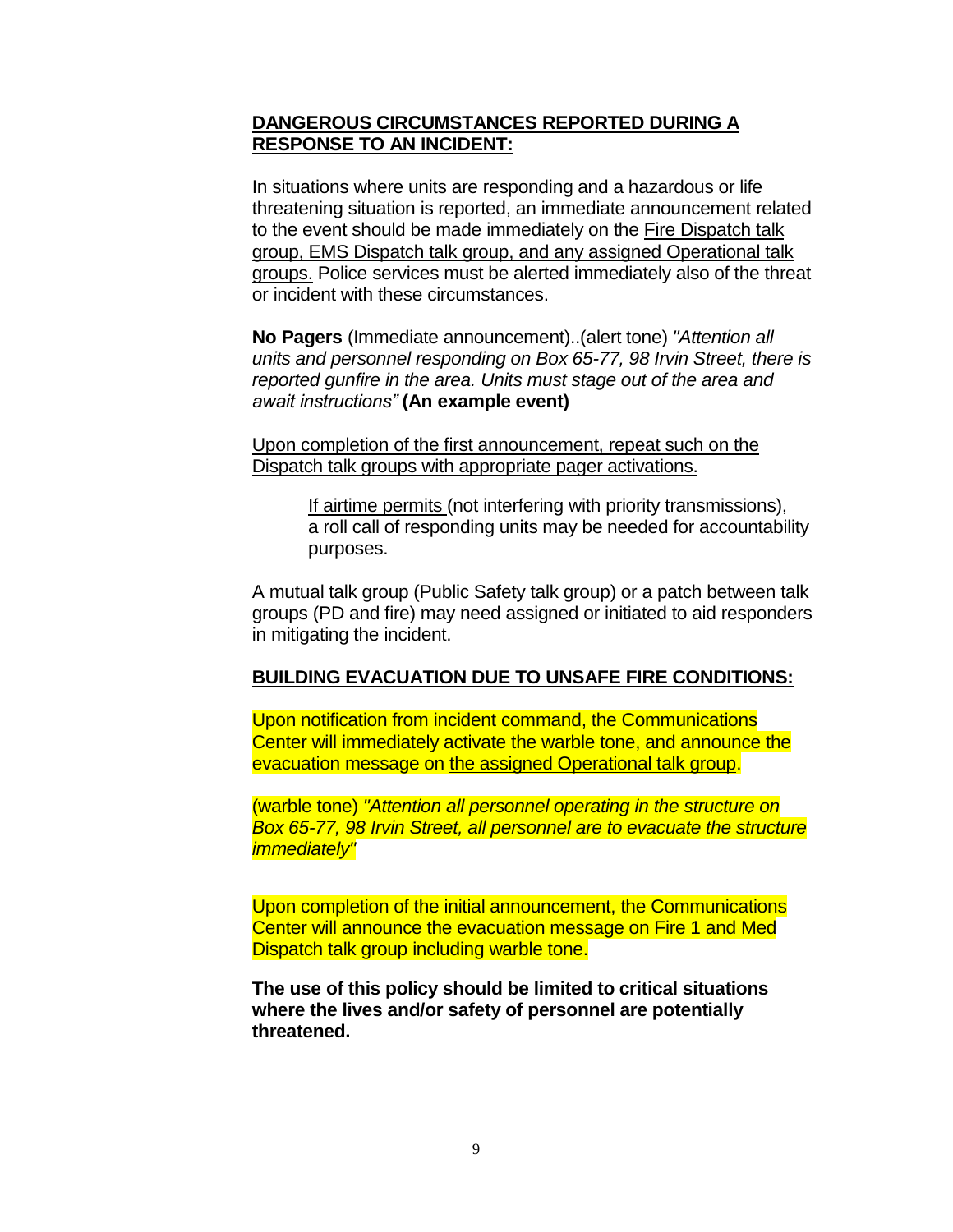### **11.14 FIREFIGHTER DOWN / DISTRESS COMMUNICATIONS PROCEDURES**

### **A. General Information**

#### **Emergency Button Functionality**

Depressing the emergency button on an emergency capable talk group will cause the following to occur within the radio system.

There is no "Hot Mic" (dedicated open mic after activation) for Fire Service radios including Fire Police. Upon activating the Emergency Button, fire fighters must depress the mic and transmit the appropriate information. There will be a 10 second "Hot Mic" for the EMS services only.

Dispatchers will receive audible and visible notification of the emergency, including assigned radio ID.

**A second or subsequent emergency button activation on a talk group already in emergency status will only audibly alert on the radio declaring the emergency. Other radios on the incident and the communications center will not receive an audible alert.** *It is imperative a firefighter who is in a situation that deems emergency button activation on a talk group already in an emergency active state to verbally hail "Mayday-Mayday-Mayday" to capture attention of command and the communications center.* 

#### **Mobile Radio Functionality:**

Audible alert and visible indicator display will occur on the radio declaring the emergency, and all radios that contain the affected talk group in the profile loaded at the time. The talk group that the emergency is declared will display an asterisk at the end of the alpha/numeric name. If a mobile radio has the talk group in emergency in the loaded profile, but not selected, the audible and visual indicators will activate. To find and participate in the emergency, the user wishing to join must scroll through the talk groups to find the one displaying the asterisk.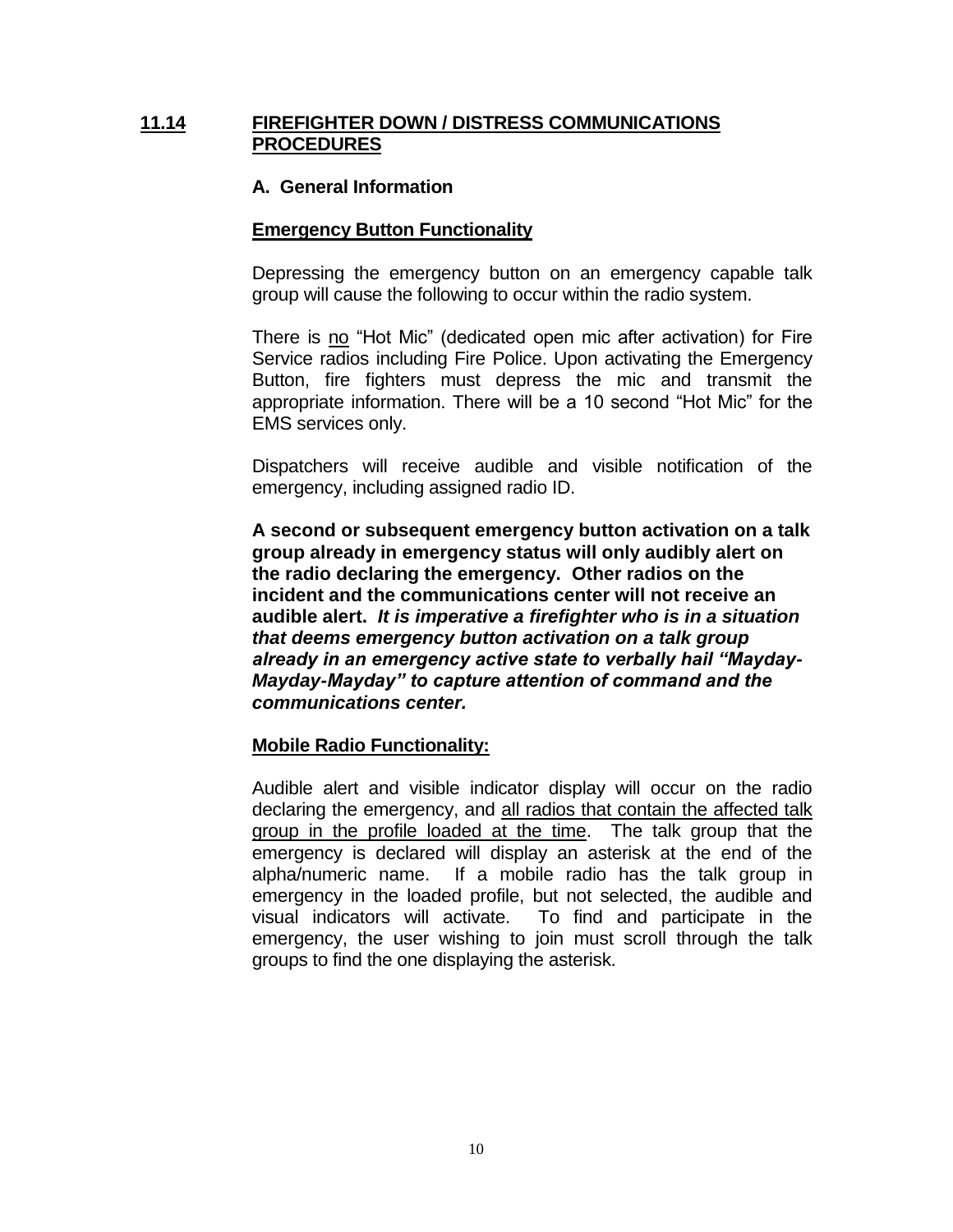## **Portable Radio:**

Audible alert and visible indicator display will occur on the radio declaring the emergency, and all radios that contain the affected talk group in the profile loaded at the time. The LED indicator blinking in orange will denote the talk group that the emergency is declared. If a portable radio has the talk group in emergency in the loaded profile, but not selected, the audible and visual indicators will activate. To find and participate in the emergency, the user wishing to join must scroll through the talk groups to find the one displaying the blinking orange indicator.

### **Emergency Activation Talk Group Defaulting- Non Defaulting**

Any activation of the Emergency Button for the Fire Services will cause the radio to immediately default to the Fire-EMS Emergency default talk group which is talk group 16 in the radios. **The exception to this are the Ops talk groups two through eight (2-8) where the emergency will remain on that talk group.**

Any activation of the Emergency Button for EMS Services and the Fire Police will cause the radio to immediately default to their Emergency default talk group which is talk group 16 in the radios. EMS will default to the Fire-EMS Emergency talk group and Fire Police to the Fire Police talk group.

### **B. Incident Guidelines**

### **Fire Incident Mayday Declaration**

If a fire fighter is in distress or in need of assistance due to a lifethreatening situation, the firefighter will activate the emergency button and transmit "Mayday-Mayday-Mayday" and provide a brief situational status report if possible using the following guidelines using the acronym LUNAR -

- L Location
- U Unit
- N Name
- A Assignment at time of Mayday
- R Resources/Help needed

The Emergency Responder shall then activate their Personal Alert Safety System device.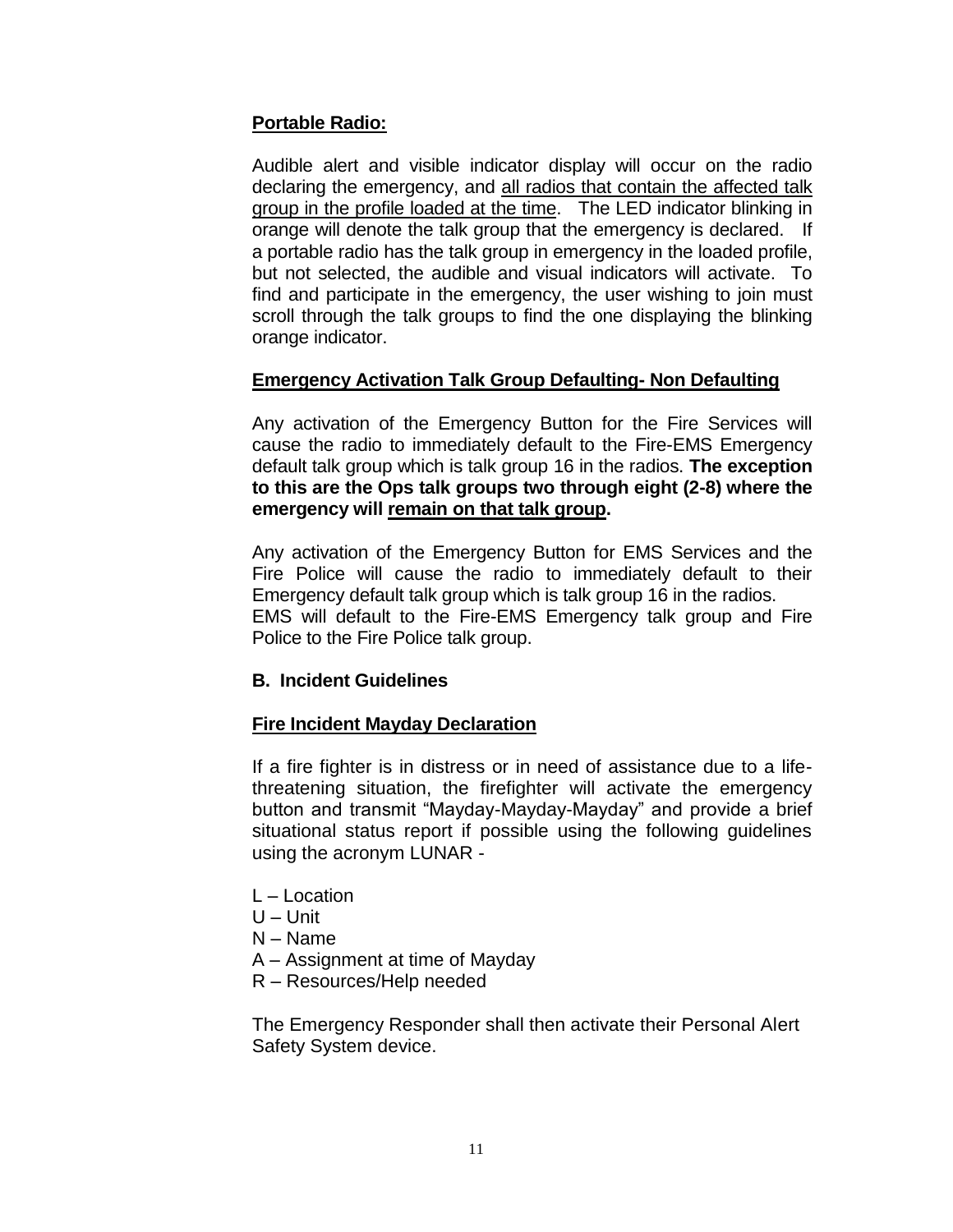Headquarters will confirm with Command that they acknowledge the emergency and copied the information unless it is obvious Command has acknowledged the event and understands the message provided.

Incident Command will communicate with the firefighter and initiate necessary actions.

Units operating on the scene will immediately cease transmitting unless they have urgent traffic related to the distress call. Units will await instructions from Command.

If needed, Headquarters will intervene and announce

#### **"Attention units operating on Box \_\_\_\_\_, clear the air for mayday transmissions".**

Specific rescue operations will remain on the assigned operational talk group. Additional talk groups may be requested if needed for suppression activities to assure clear communications for any rescue operations. **Caution needs taken due to potential VTAC actions which may jeopardize the victims and rescue operations with regard to obtaining additional talk groups for non-Mayday operations. Portables which may be attached to a VTAC may lose connectivity if an associated VTAC is moved to another talk group.**

Upon conclusion of the situation, Command will notify Headquarters and advise of updated talk group requirements. At that time, Headquarters will clear the emergency from the system.

### **Fire Incident Activations that occur without a verbal transmission for help**

Activations during an incident that are not followed with a plea for help will be immediately checked by Headquarters.

"Unit Designation or Alias from Headquarters, verifying your emergency?"

If contact is made, verify if an emergency is occurring and respond appropriately as the conditions require by either clearing the emergency or verifying Command has copied if an actual emergency is occurring. If no contact is made, Incident Command will be contacted.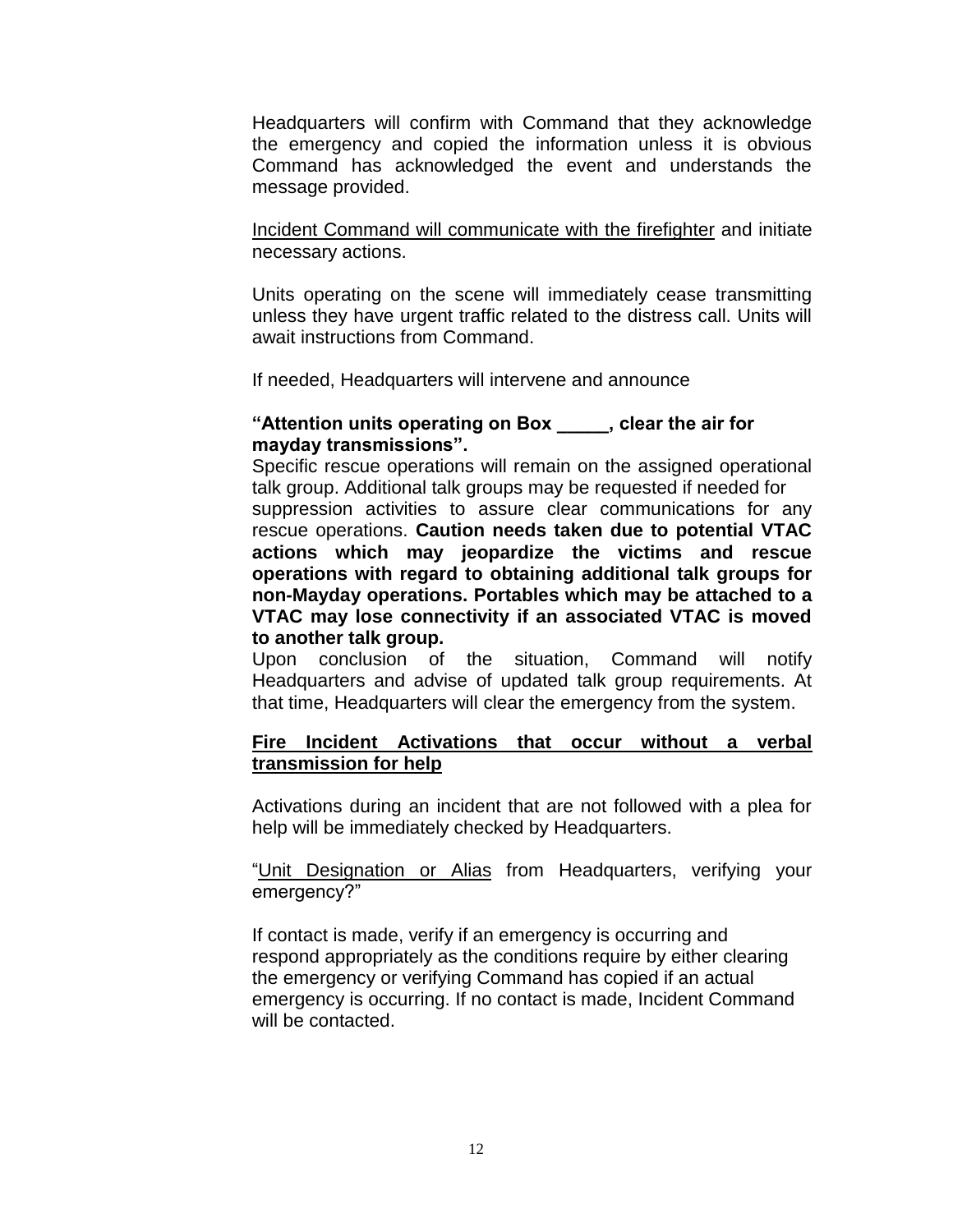### **EMS Only Incidents**

If a unit or portable activates the emergency button during an EMS event, the Com Center will do the following if an emergency message is not provided:

Make radio contact with the unit to confirm the emergency.

"Unit Designation or Alias from Cumberland Med, verifying your emergency?"

If contact is made, verify if an emergency is occurring and respond appropriately as the conditions require.

If no contact is made, the Com Center will page the unit.

If the unit fails to respond, the Chief of the unit will be paged and apprised of the activation. The local police will also be made aware of the situation and requested to respond to verify the safety of the unit.

### **Accidental Incident Activations**

.

Should a responder accidentally activate the emergency button, the user must verbally advise that it was an accidental activation. Headquarters will clear the emergency from the system. The field user is capable of clearing the emergency after verification with Headquarters of their status. This is accomplished by pressing and holding the side lower button (button has bump sticking out) in and then pressing the emergency button at the same time until the emergency is reset.

#### **C. Non Incident Related Fire and EMS Activations**

If a unit or portable activates the emergency button during a non dispatched event, the Com Center will do the following:

> Make radio contact with the unit to confirm the emergency. "Unit Designation or Alias from Headquarters/Cumberland Med, verifying your emergency?" If contact is made, verify if an emergency is occurring and respond appropriately as the conditions require.

If no contact is made, the Com Center will page the unit and Notify the Chief of the unit if no contact is made.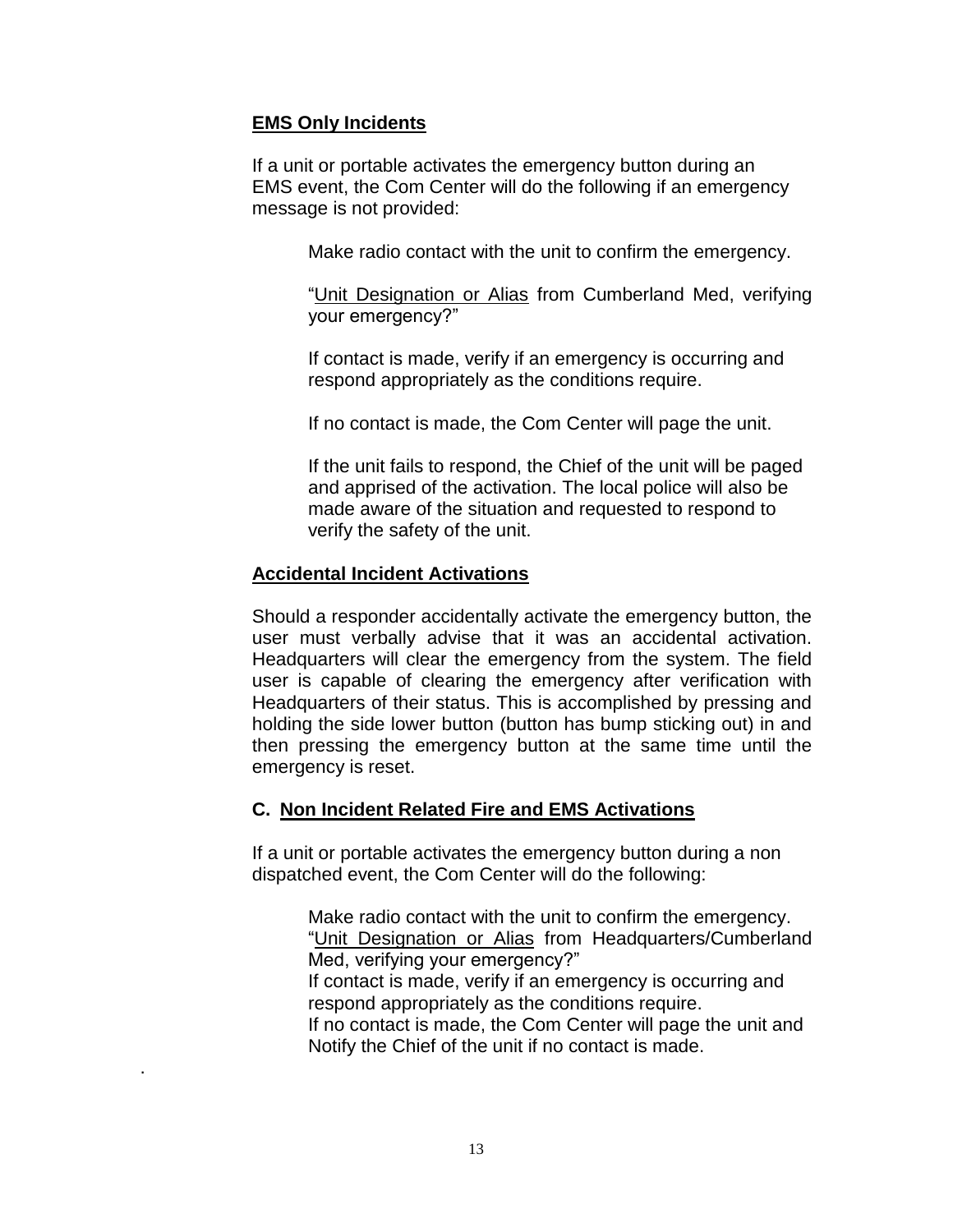### **Fire Police Activations**

All Fire Police radios will default to their Fire Police Emergency Talk Group for any activations of the emergency button. This Talk Group will only be monitored by the Communications Center during emergency activations.

### **Fire Police Incident Activations**

The same procedures will be followed for fire police operations as is followed for other users. Incident Command will be contacted if the emergency activation is legitimate or no acknowledgement is received when the unit is called for verification.

## .**Fire Police Non Incident Actions**

If a unit or portable activates the emergency button during a non dispatched event, the Com Center will do the following on the appropriate Emergency Fire Police Talk Group:

Make radio contact with the unit to confirm the emergency.

"Unit Designation or Alias from Headquarters, verifying your emergency?"

If contact is made, verify if an emergency is occurring and respond appropriately as the conditions require. If no contact is made, the Com Center will contact the Fire Police Captain or other officer of the unit. The Com Center will accept further instructions at that time from the contact person.

# **11.15 ACCOUNTABILITY**

# **A. Personnel Accountability Report**

The Personnel Accountability Report (PAR) is a roll call of all personnel assigned to an incident. The roll call is designed to account for the safety of all personnel. PAR will be initiated as requested by the incident commander.

Initiation:

Incident Command will advise the Com Center to initiate PAR. Incident Command should contact the Com Center by telephone (or radio as a last resort) if they need to verify the companies or units involved at the scene. The Com Center will activate a status timer in CAD for activation at 20 minutes and log that PAR has been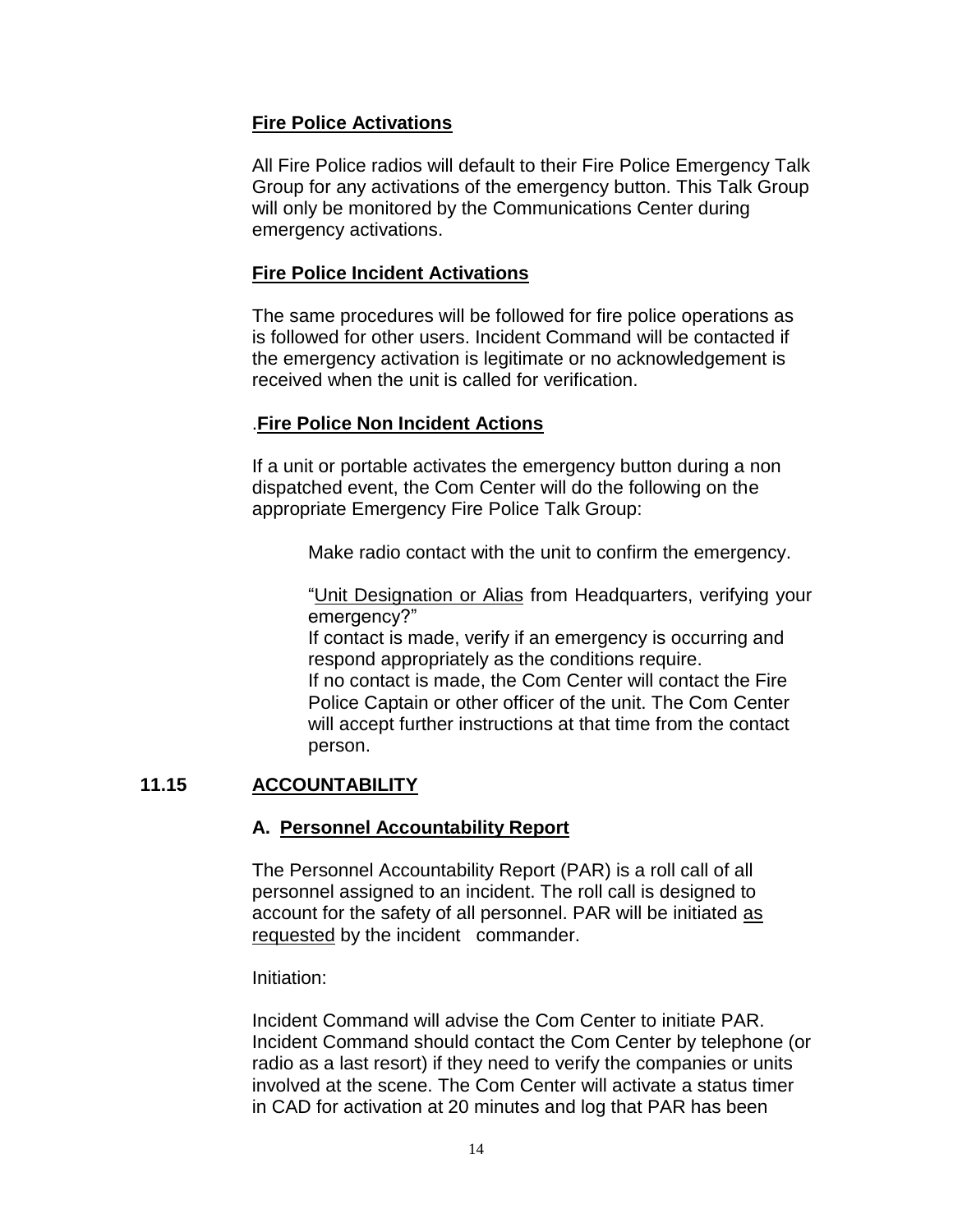initiated. A separate talk group should be considered for operations if the incident warrants PAR.

PAR Checks:

In 20 minute intervals from the initiation of PAR, the Com Center will contact Incident Command and prompt them that PAR is due on the incident. **Incident Command or their designee(s) will either query each unit or company for PAR status or request all units to conduct PAR and report the results to Command. The Communication Centers responsibility is only to alert Command that it is time for a PAR check.** Each unit or company will conduct a head count to assure all personnel are accounted for and report back to Incident Command. Once PAR is completed, Incident Command will advise the Com Center of the PAR results for logging purposes. The Com Center will start the 20 minute timer again.

Conclusion:

Upon notification from Incident Command, the Com Center will deactivate the timer and log the conclusion of PAR.

### **B. Incident Timer**

All FSTR1 & 2 (structure fires) and FBARN1 & 2 (barn fires) Call for Service codes have been assigned a work timer. Each resource to status On-the-Scene of an incident with one of the above CFS codes will prompt the automatic start of a 20 minute timer individually. In 20 minute intervals, the Com Center will advise Incident Command of the duration they have been operating on the incident:

Upon notification from Headquarters of the timer interval, Command can determine either to continue or discontinue the notification and advise Headquarters in which fashion to proceed.

#### Example:

Command 99 from Headquarters, you have been operating for 20 minutes.

Command 99 copies, continue the timer. OR Command 99 copies, no need for further notifications.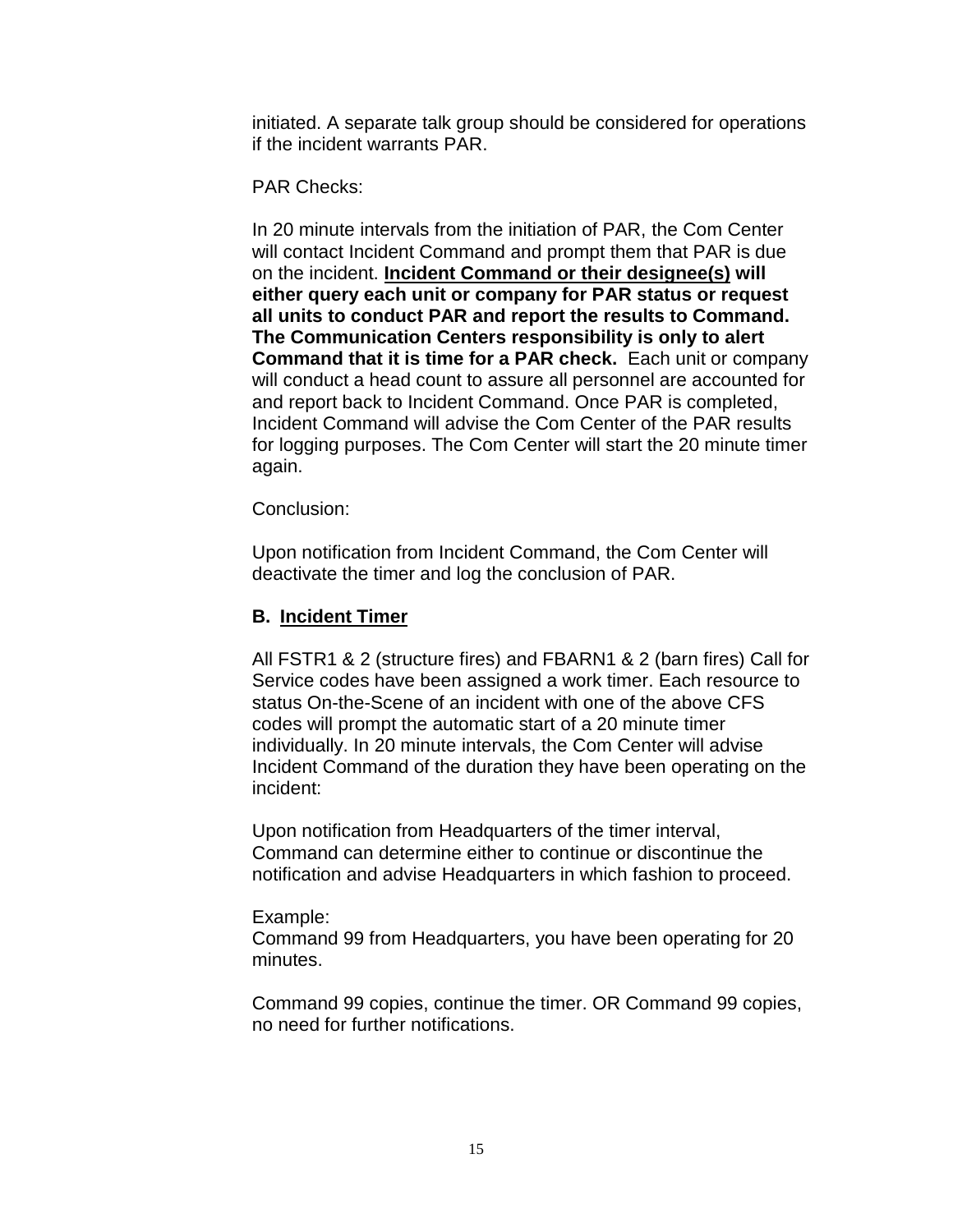If the incident timer notification has been discontinued and Incident Command elects to have it initiated again, Command can simply advise Headquarters to start the incident timer. Incident Command will then be notified at the appropriate time intervals.

### **11.16 APPARATUS AVAILABILITY FROM AN INCIDENT**

Apparatus will advise *"available"* when returning from an incident *except* when placed in-service by an announcement from the Communications Center. An acknowledgement will be obtained for responding units when they are placed in service. Individual Chiefs shall not advise available.

# **11.17 INCIDENT CLEARED**

The Communications Center will assume the incident is completed whenever the last units advise "available." Units will not advise "Offthe-Air" or "In Quarters" at any time.

## **11.18 GENERAL NOTIFICATIONS/REQUESTS FOR NOTIFICATION**

The following are general notifications and procedures for notification requests at an incident.

A. Police Department Notification

The Communications Center will advise the Police of the affected municipality of all emergency calls which apparatus is dispatched unless departmental procedure does not require this. EMS and fire personnel should always be on the alert for situations which may require police department involvement. An police related information encountered during an incident must be relayed to the Communications Center for dispatch to the police.

B. State Police Fire Marshal Notification

The Communications Center shall notify, at the request of incident command, the State Police Fire Marshal, on *Priority*  incidents. *Priority* incidents are defined as follows:

- 1. Any fire incident in which a fatality has occurred.
- 2. Attempted homicide.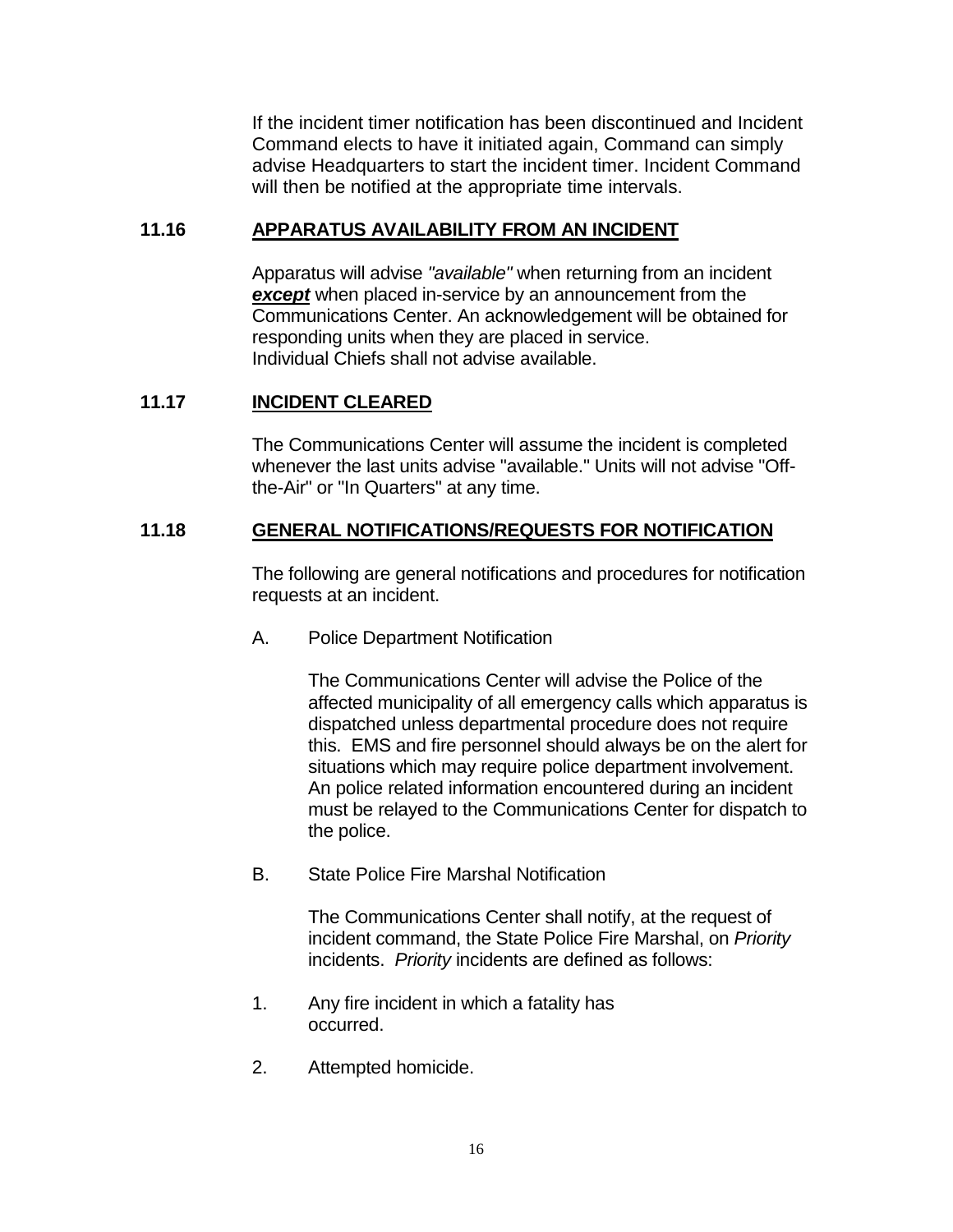- 3. Any catastrophic fire.
- 4. Any fire in which suspects are in custody.
- 5. Any fire of an unusual nature that may generate higher than normal media attention.
- 6. Any fire resulting in a loss exceeding \$500,000.00.
- 7. Any fire incident involving an injury to a responder or serious injuries to other persons.
- 8. Suspicious fires that may be part of an arson pattern in an area.

Requests for a State Police Fire Marshal which are **not** of a *Priority* nature will be made by the incident commander directly to the Pennsylvania State Police.

C. Bomb Threat and Other Hostile Threat Situations

Bomb threats and other hostile threats are a matter to be handled by the police department. When a report of such is received, the Communications Center will:

- 1. Dispatch a police unit to the scene.
- 2. No fire or EMS apparatus will be dispatched except when an explosion has occurred, there is a fire, a rescue is apparent, or by request of the fire chief. The Communications Center will notify the appropriate first due fire and EMS chief of the incident.
- D. Public Utility Requests

The Communications Center will notify the utility companies at the direction of the OIC or command. The Communications Center should be advised of scene conditions, utility company name and any pertinent information which will aid the utility company in answering the incident. The Communications Center will immediately notify the utility companies when they receive information which causes them to believe that a situation is occurring which requires immediate notification of such.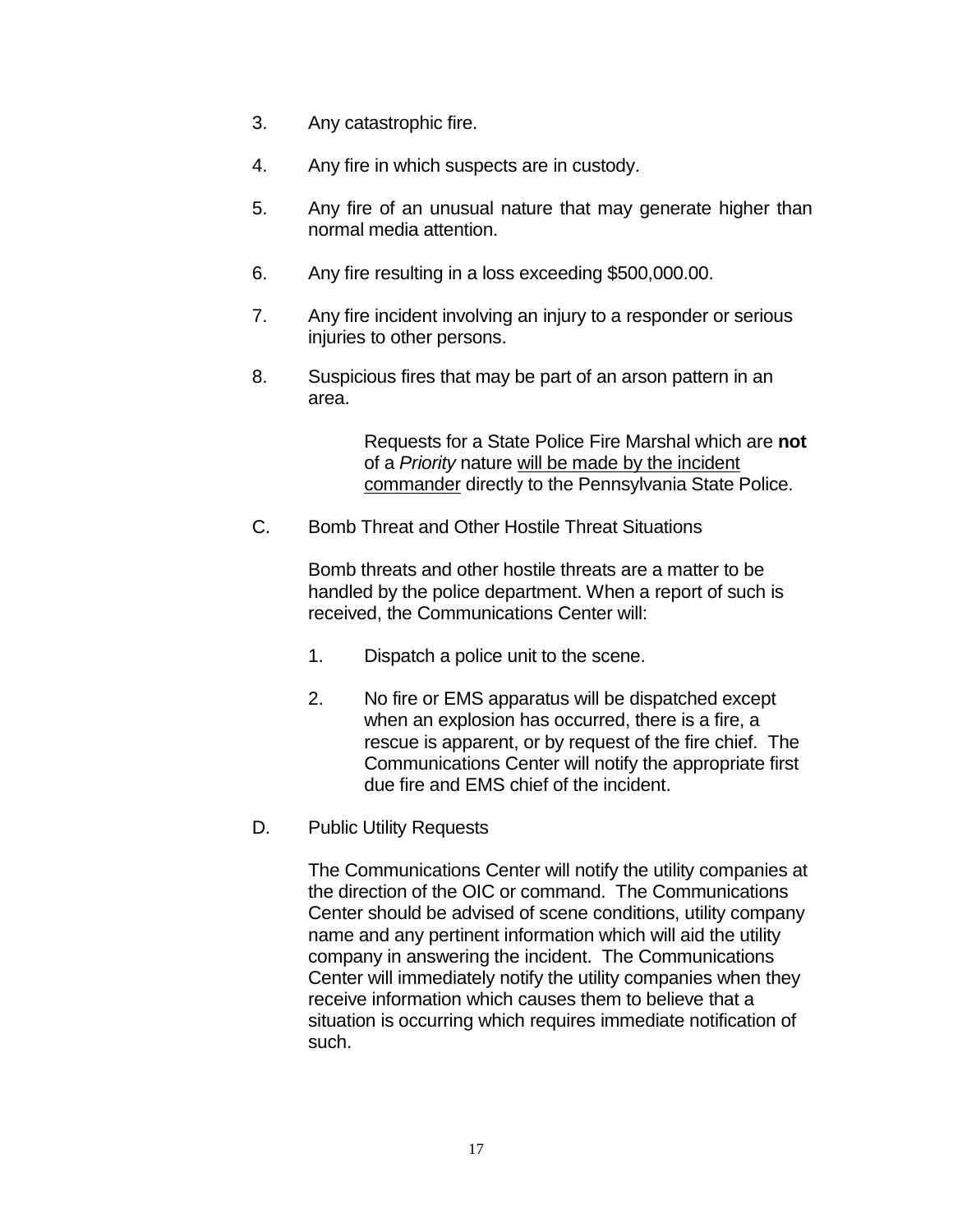E. Wrecker Service

Wrecker service notification will be handled by the investigating police agency. Fire and EMS personnel shall only make wrecker requests for rescue purposes, disabled vehicles and incidents where police department investigation is not required (vehicle fire).

F. Department of Public Safety Notification

The Public Safety staff will be notified of any significant event in accordance with the Pennsylvania Emergency Incident Reporting System (PEIRS).

- G. Helicopter/Aeromedical Requests
	- 1. Aeromedical requests will be made in accordance to regional EMS procedures. In the event the primary aeromedical service is not available, the next or subsequent aeromedical service, as listed will be notified. Incident Command will be informed of service availability and flight times to the incident scene. When a landing zone location is determined, a talk group will be assigned for aeromedical coordination. A "Landing Zone" officer (known as "LZ") will be assigned and designated by the first due response area Example: Shippensburg Landing Zone "LZ 4"
	- 2. State Police

State Police helicopters will be notified upon request of Incident Command for any incident other than aeromedical. State Police helicopters are not an approved aeromedical service. In the event of an immediate aeromedical need, medical command can be contacted to request authorization for State Police helicopter use.

H. Special Fire Police

Special Fire Police activation should be considered as "automatic" with the dispatch of Fire service units for public safety needs. The OIC of the incident shall allow adequate and reasonable time for Special Fire Police to respond and function at an incident. Only after the arrival of apparatus to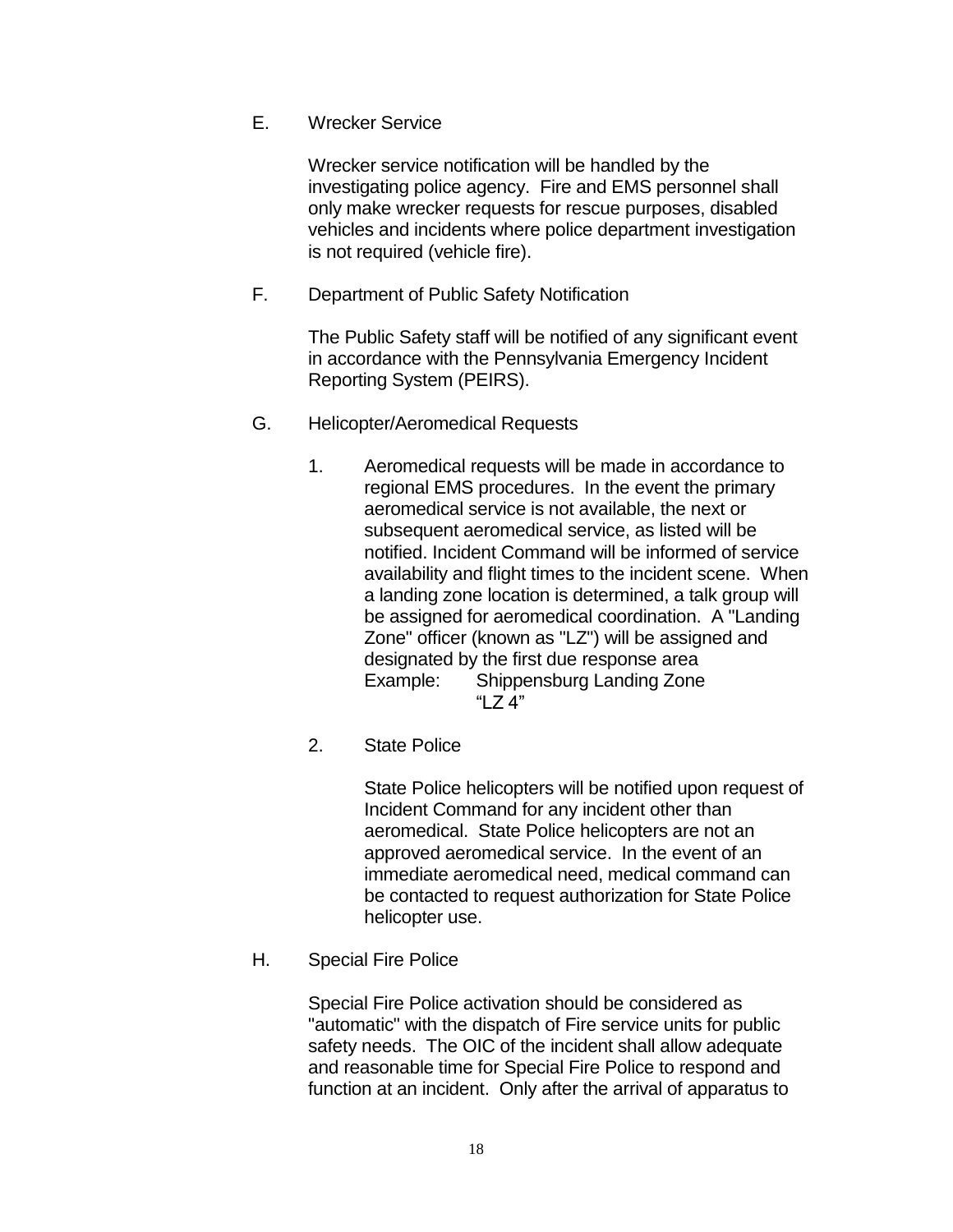the scene and the OIC has determined that insufficient fire police resources have responded may the request for re-dispatch of Special Fire Police be considered. For incidents in which traffic control assistance is required by any of the county's law enforcement agencies and the Fire Services are not part of the incident event, Special Fire Police will be activated by company pager(s). Specific Special Fire Police Communications requirements are detailed in Section 14.

Announcements for Special Fire Police will be done with an activation of the appropriate pager and 2 verbal announcements of the response.

- I. Hazardous Materials Incidents
	- 1. The Communications Center will initiate notifications of appropriate County staff personnel immediately on all hazardous materials incidents.
	- 2. The county's hazardous materials team will be alerted in accordance to the established Hazardous Materials Response Plan.
	- 3. Incident OIC should advise the Communications Center of the situation at hand immediately upon his arrival to initiate further possible actions as required.
- J. Search Assistance

In the event the Communications Center receives a request for assistance in locating a lost or overdue person, or where a search operation is requested, the Communications Center will notify the search management group. The search management group has been established in accordance with the *CUMBERLAND COUNTY EMERGENCY OPERATIONS PLAN*. Any needs related to search assistance will be through this group.

- K. Red Cross/Salvation Army Notification
	- 1. The American Red Cross will be immediately notified by the Communications Center of any fire in which families or residents could be displaced. Incident Command should assess the situation at hand and